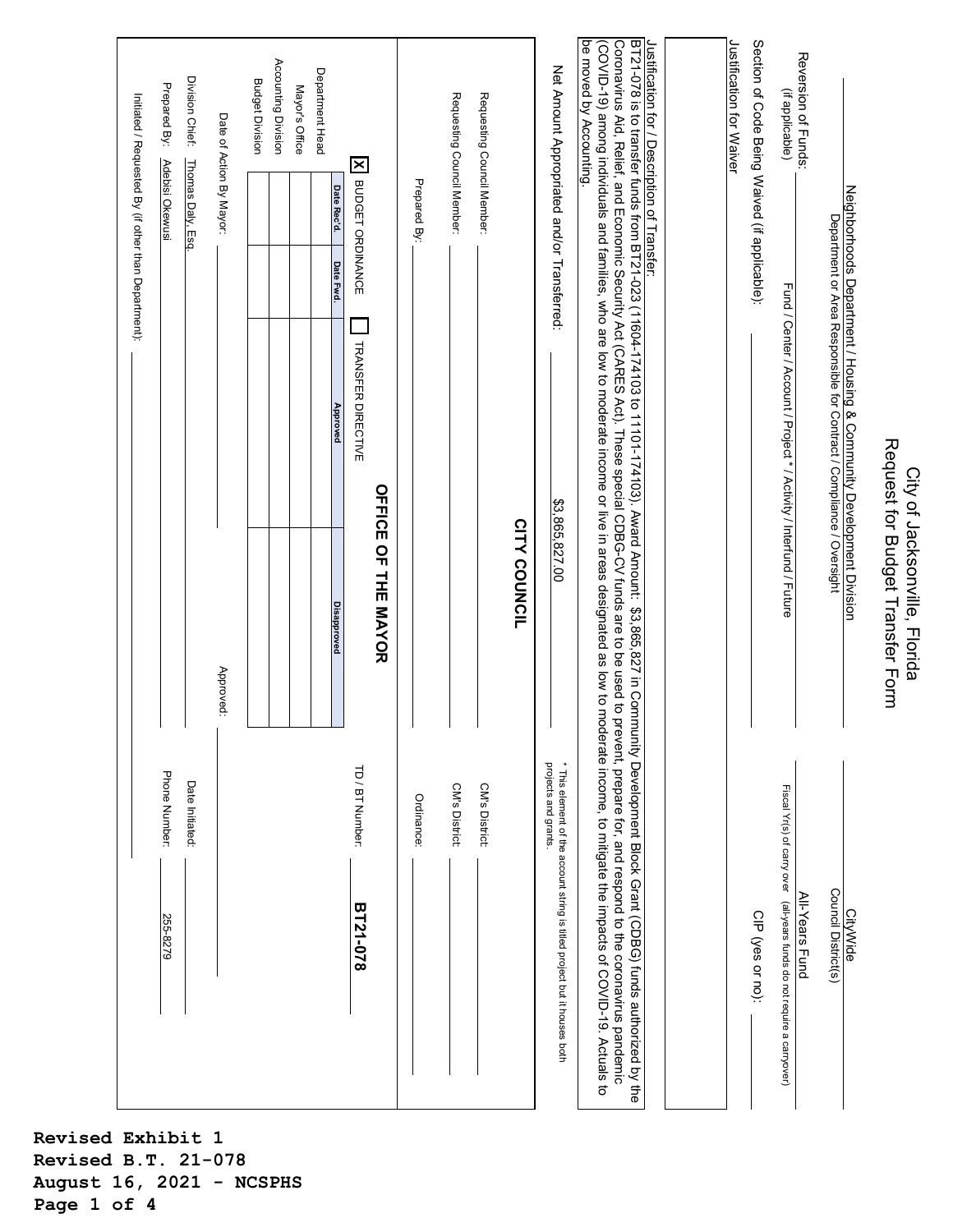|                   |                              |                                        | Total:                            | \$7,731,654.00         |       |               |                  | Accounting Codes |          |                   |                        |
|-------------------|------------------------------|----------------------------------------|-----------------------------------|------------------------|-------|---------------|------------------|------------------|----------|-------------------|------------------------|
| Exp<br><b>Rev</b> | <b>Fund Title</b>            | Activity / Grant / Project Title       | Line Item / Account Title         | Amount                 | Fund  | <b>Center</b> | Account Project* |                  | Activity | Interfund         | $\frac{1}{2}$          |
| REV               | Emergency Solutions Grant    | 2020/2021 CDBG-CV ADMINISTRATION       | Contributions from HUD            | မာ<br>500,000.00 11604 |       | 174103        | 331509           | 161010           | 00000000 | 00000             | \$30000                |
| REV               | Emergency Solutions Grant    | Novement Axards CN Suprecipient Axards | Contributions from HUD            | မာ<br>3,365,827.00     | 11604 | 174103        | 331509           | 261010           | 00000000 | 00000             | <b>BOOS</b>            |
|                   |                              |                                        |                                   |                        |       |               |                  |                  |          |                   |                        |
| EXP               | Community Development        | 2020/2021 CDBG-CV ADMINISTRATION       | Permanent & Propationary Calaries | 325,000.00 11101       |       | 174103        | 512010           | 161010           | 00000000 | 00000             | $\frac{1}{1000000}$    |
| EXP               | <b>Community Development</b> | 2020/2021 CDBG-CV ADMINISTRATION       | Special Pay - Pensionable         | 5,205.85               | 11101 | 174103        | 515110           | 101010           | 00000000 | agoge it and      |                        |
| EXP               | Community Development        | 2020/2021 CDBG-CV ADMINISTRATION       | Medicare Tax                      | 4,798.00 11101         |       | 174103        | 020129           | 161010           | 00000000 | <b>に0000</b>      | 000000                 |
| EXP               | Community Development        | 2020/2021 CDBG-CV ADMINISTRATION       | <b>Dension Contripritions</b>     | 8,593.01               | 11101 | 174103        | 010229           | 101019           | 00000000 |                   | ,000000 남 000000,<br>4 |
| EXP               | <b>Community Development</b> | 2020/2021 CDBG-CV ADMINISTRATION       | <b>ORPP DB Chrinded Liability</b> | 23,935.04              | 11101 | 174103        | 522011           | 101010           | 00000000 | 00000 EEI 0000000 |                        |
| EXP               | Community Development        | 2020/2021 CDBG-CV ADMINISTRATION       | Disapility Trust Hund CK          | <b>290.57</b>          | 11101 | 174103        | 02025            | 161010           | 00000000 | 00000 DD 00000    |                        |
| EXP               | Community Development        | 2020/2021 CDBG-CV ADMINISTRATION       | GEEP Defined Contribution DC-ER   | 17,602.94              | 11101 | 174103        | 522130           | 101019           | 00000000 | 00000             | <b>10000000</b>        |
| EXP               | Community Development        | 2020/2021 CDBG-CV ADMINISTRATION       | <b>Group Dental Plan</b>          | 987.54                 | 10111 | 174103        | 010829           | 101010           | 00000000 |                   |                        |
| EXP               | Community Development        | 2020/2021 CDBG-CV ADMINISTRATION       | Group Life Insurance              | 691.43 11101           |       | 174103        | 523030           | 161010           | 00000000 |                   |                        |

TRANSFER TO: (Revenue line items in this area are being de-appropriated and expense line items are being appropriated.) **TRANSFER TO:** (Revenue line items in this area are being de-appropriated and expense line items are being appropriated.)

| 0000000 | 00000     | 00000000 | 261010           | 331509  | 174103 | 11101       | ↮<br>3,365,827.00 | Contributions from HCD                       | 2020/2021 CDBG-CV Subrecipient Awards | Community Development     | <b>REV</b>     |
|---------|-----------|----------|------------------|---------|--------|-------------|-------------------|----------------------------------------------|---------------------------------------|---------------------------|----------------|
| 0000000 | 00000     | 00000000 | 1010191          | 331509  | 174103 | 11101       | ↔<br>500,000.00   | Contributions from エコロ                       | 2020/2021 CDBG-CV ADMINISTRATION      | Community Development     | <b>REV</b>     |
|         |           |          |                  |         |        |             |                   |                                              |                                       |                           |                |
| 0000000 | 00000     | 00000000 | 261010           | 010889  | 174103 | 11604       | 3,365,827.00      | Miscellaneous Grants and Aids                | 2020/201 CDBG-CV Subrecipient Awards  | Emergency Solutions Grant | RA<br>分        |
| 0000000 | 00000     | 00000000 | 1010191          | 599031  | 174103 | 11604       | 9,906.18          | Indirect Cost - General Govt                 | 2020/2021 CDBG-CV ADMINISTRATION      | Emergency Solutions Grant | EXP            |
| 0000000 | 00000     | 00000000 | 1010191          | 555001  | 174103 | 11604       | 3,900.00          | Employee Training Expenses                   | 2020/2021 CDBG-CV ADMINISTRATION      | Emergency Solutions Grant | SP<br>SP       |
| 0000000 | 00000     | 00000000 | 1010191          | 01019   | 174103 | 11604       | 2,600.00          | Office Supplies - Other                      | 2020/2021 CDBG-CV ADMINISTRATION      | Emergency Solutions Grant | 又<br>分         |
| 0000000 | 00000     | 00000000 | 1010191          | 070679  | 174103 | 11604       | 56,266.96         | Miscellaneous Service & Charges              | 2020/201 CDBG-CV ADMINISTRATION       | Emergency Solutions Grant | 只<br>分         |
| 0000000 | 00000     | 00000000 | 1010191          | 523040  | 174103 | 11604       | 39,522.48         | Group Hospitalization Insurance              | 2020/201 CDBG-CV ADMINISTRATION       | Emergency Solutions Grant | 又<br>分         |
| 0000000 | 00000     | 00000000 | 1010191          | 523030  | 174103 | 11604       | 691.43            | Group Life Insurance                         | 2020/2012 CDBG-CV ADMINISTRATION      | Emergency Solutions Grant | 又<br>分         |
| 0000000 | 00000     | 00000000 | 1010191          | 523010  | 174103 | 11604       | 12.54             | Group Dental Plan                            | 2020/2021 CDBG-CV ADMINISTRATION      | Emergency Solutions Grant | EXP            |
| 0000000 | 00000     | 00000000 | 1010191          | 522130  | 174103 | 11604       | 17,602.94         | GEEP Defined Contribution DC-EA              | 2020/2021 CDBG-CV ADMINISTRATION      | Emergency Solutions Grant | 又<br>分         |
| 0000000 | 00000     | 00000000 | 1010191          | 02020   | 174103 | 11604       | 75.098            | Disability Trust Fund CR                     | 2020/2021 CDBG-CV ADMINISTRATION      | Emergency Solutions Grant | 띳<br>싱         |
| 0000000 | 00000     | 00000000 | 1010191          | 522011  | 174103 | 11604       | 23,935.04         | GEPP DB Untunded Liability                   | 2020/2021 CDBG-CV ADMINISTRATION      | Emergency Solutions Grant | 又<br>分         |
| 0000000 | 00000     | 00000000 | 1010191          | 522010  | 174103 | 11604       | 8,593.01          | <b>Pension Contributions</b>                 | 2020/2021 CDBG-CV ADMINISTRATION      | Emergency Solutions Grant | 쫑              |
| 0000000 | 00000     | 00000000 | 1010191          | 521020  | 174103 | 11604       | 4,798.00          | Medicare Tax                                 | 2020/2012 CDBG-CV ADMINISTRATION      | Emergency Solutions Grant | EXP            |
| 0000000 | 00000     | 00000000 | 1010191          | 515110  | 174103 | 11604       | 5,205.85          | Special Pay - Pensionable                    | 2020/2021 CDBG-CV ADMINISTRATION      | Emergency Solutions Grant | EXP            |
| 0000000 | 00000     | 00000000 | 1010191          | 512010  | 174103 | 11604       | 325,000.00        | <b>Permanent &amp; Probationary Salaries</b> | 2020/2021 CDBG-CV ADMINISTRATION      | Emergency Solutions Grant | 只<br>分         |
| Future  | Interfund | Activity | Project*         | Account | Center | <b>Fund</b> | <b>Amount</b>     | Line Item / Account Title                    | Activity / Grant / Project Title      | <b>Fund Title</b>         | EX<br>D<br>Rev |
|         |           |          | Accounting Codes |         |        |             | မာ<br>731,654.00  | Total:                                       |                                       |                           |                |

## TRANSFER FROM: (Revenue line items in this area are being appropriated and expense line items are being de-appropriated.) **TRANSFER FROM:**  (Revenue line items in this area are being appropriated and expense line items are being de-appropriated.)

Budget Transfer Line Item Detail Budget Transfer Line Item Detail

\* This element of the account string is titled project but it houses both projects and grants.

\* This element of the account string is titled project but it houses both projects and grants.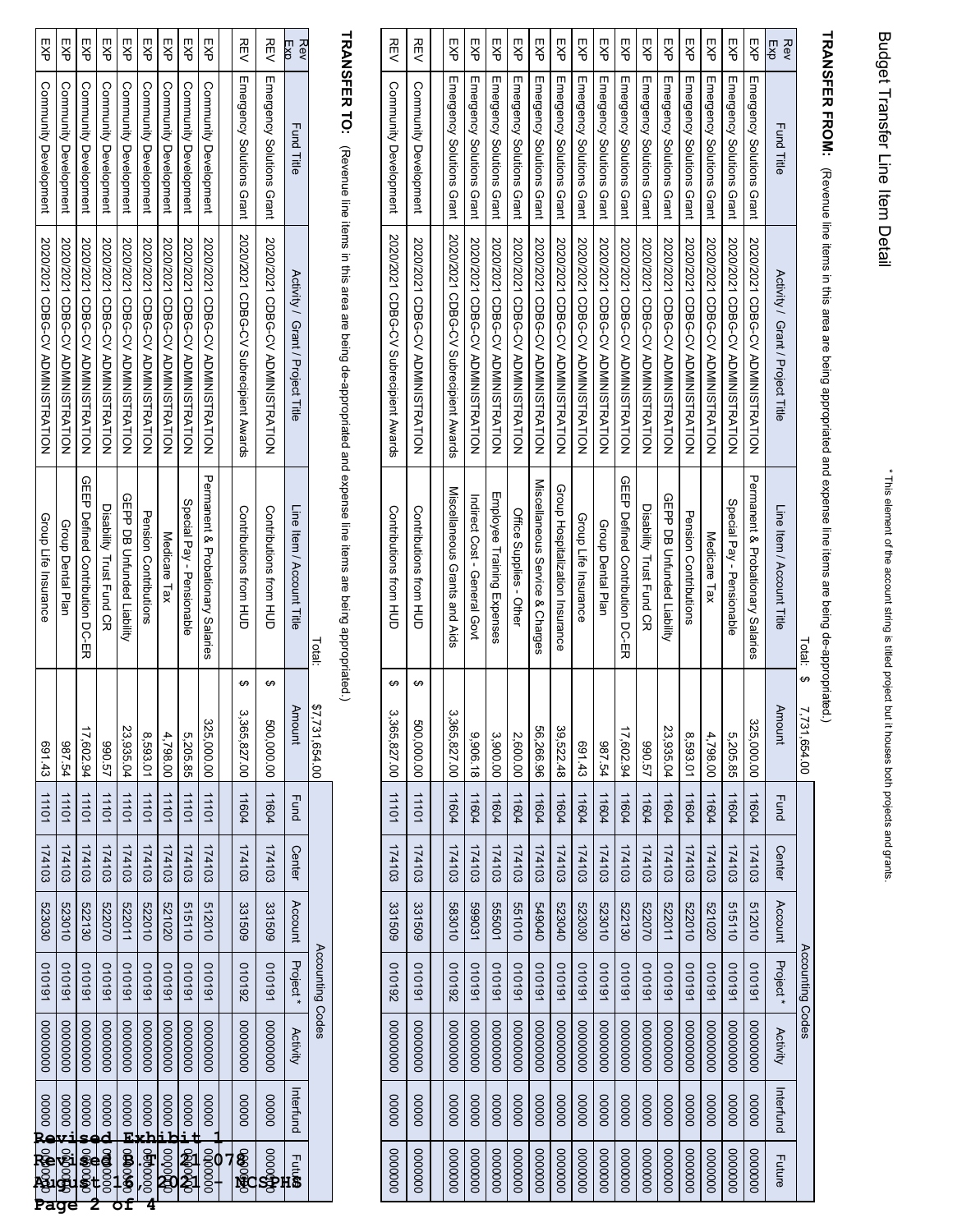|               | %365.827.00   11101   174103   583010   010192   000000000   00000   00000000 |                              |  |             |        | Miscellaneous Grants and Aids   | FXP   Community Development   2020/2021 CDBG-CV Subrecipient Awards |                       |            |
|---------------|-------------------------------------------------------------------------------|------------------------------|--|-------------|--------|---------------------------------|---------------------------------------------------------------------|-----------------------|------------|
| 0000000       | 9,906.18 11101 174103 599031 590031 010191 0000000 00000                      |                              |  |             |        | Indirect Cost - General Govt    | 2020/2021 CDBG-CV ADMINISTRATION                                    | Community Development | EXP        |
|               |                                                                               |                              |  |             |        | Employee Training Expenses      | │ Community Development │ 2020/2021 CDBG-CV ADMINISTRATION          |                       | EXP        |
|               | 2,600.00 11101 174103 551010 010191 00000000 00000 00000000                   |                              |  |             |        | Office Supplies - Other         | EXP   Community Development   2020/2021 ODBO-CV ADMINISHAATION      |                       |            |
| 0000000       | 56,266.96 11101 174103 549040 1010191 00000000 00000                          |                              |  |             |        | Miscellaneous Service & Charges | Community Development   2020/2021 CDBG-C/ ADMINISTRATION            |                       | EXP        |
| 10000000      | 39,522.48 11101 174103 523040 010191 00000000 00000                           |                              |  |             |        | Group Hospitalization Insurance | Community Development   2020/2021 CDBG-CV ADMINISTRATION            |                       | rs<br>R    |
| <b>Future</b> | Activity Interfund                                                            | Center   Account   Project * |  | <b>Fund</b> | Amount | Line Item / Account Title       | Activity / Grant / Project Title                                    | <b>Fund Title</b>     | EX9<br>Rev |

**Revised Exhibit 1 Revised B.T. 21-078 August 16, 2021 - NCSPHS Page 3 of 4**